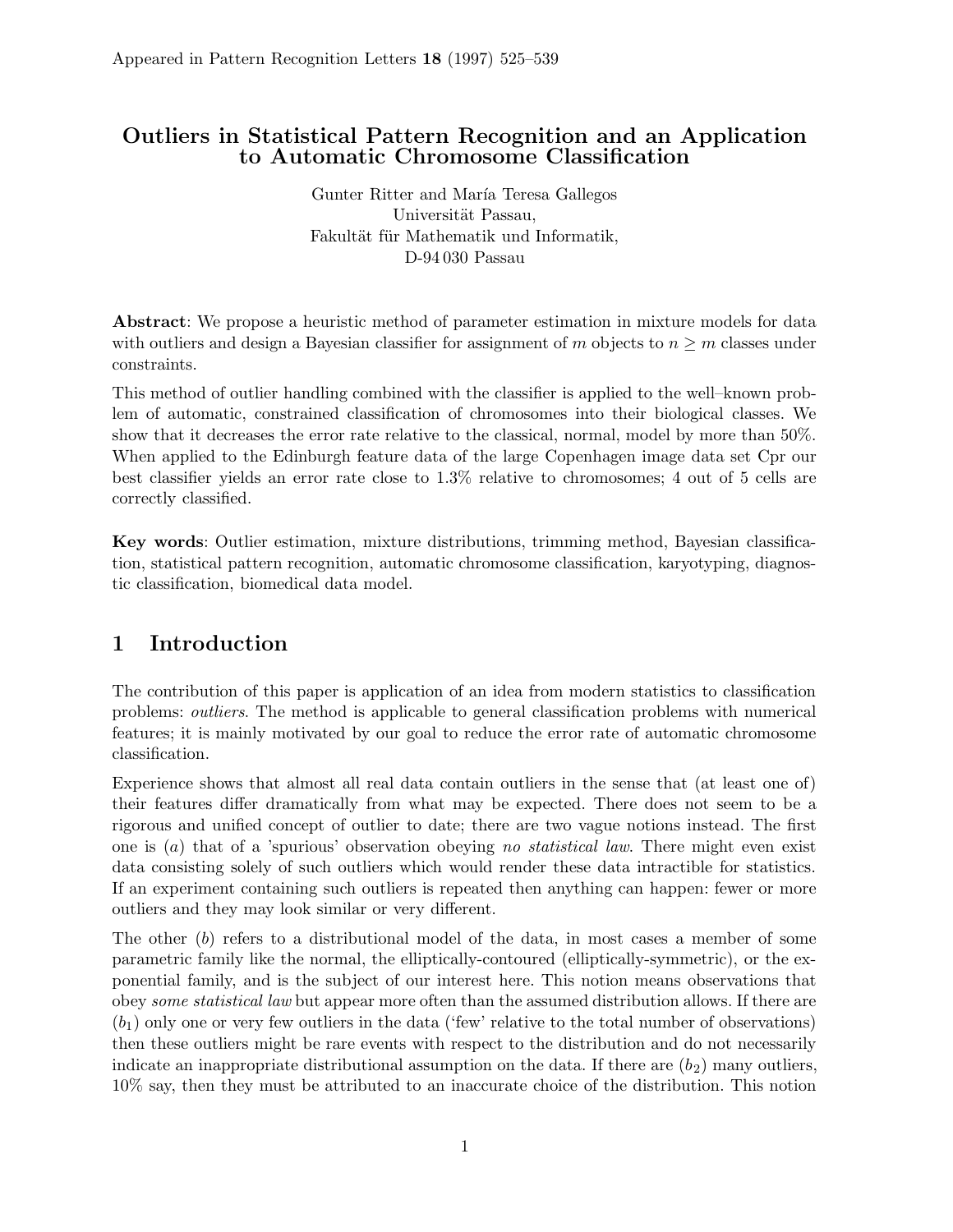is often associated with 'heavy tails'. When an experiment in a situation involving such outliers is repeated then the outliers will look similar in number and characteristic.

In cases (a) and  $(b_1)$  the best thing a statistician can do is

- identifying the outliers and rejecting them in order to restore the characteristics of the data, or
- applying robust methods of estimation.

These methods try to eliminate or at least reduce the influence of outliers and to model the regular observations, only. Therefore, if one applied these methods in case  $(b_2)$  one would loose genuine and useful statistical information on the population.

The usual parametric families are not flexible enough to serve as proper statistical models of populations with outliers of type  $(b_2)$  in the sense that *one* of their members fits the 'regular' objects and the outliers at the same time. Besides the regular objects one has to model the outliers as well. This can be done by

- modelling the population by means of a mixture of two distributions, one fitting the regular observations and the other the outliers.

The mixture distribution should be chosen in such a way as to minimize the number of observations among the given data that appear as outliers. In this sense, appropriate model selection is synonymous with absence of outliers in the data. It seems that the existing literature has concentrated mainly on estimating parameters of the regular populations, giving up the outliers for the purpose of inference. In this paper we try to accommodate the outliers by carefully adapting the distribution. In this way we consider outliers to be, albeit inconvenient, members of their populations. This method is subsequently applied to discriminant analysis.

Bayesian discriminant analysis compares certain linear combinations of posterior densities of a feature vector with respect to the classes considered. Statistical decision theory shows that this classification method has minimal loss. Since posterior densities are products of likelihood functions, i.e., class-conditional densities, and prior probabilities this optimality can only be exploited if accurate models of likelihood functions are used. Deviation from the class-conditional densities means transition to a suboptimal classifier. The more accurate the model of the likelihood functions the better the classification. In the context of classification one must classify all members of the population, including outliers. If these are not adequately modelled then there is a high risk of their misclassification. This is the reason why we advocate modelling the populations to precision in discriminant analysis, adapting class–conditional distributions also to outliers of type  $(b_2)$ . Stated in other terms, we must find class-conditional distributions that represent all observations including the potential outliers. The low error rate that we achieve in our application to chromosome classification supports this rationale.

The outlines of the paper are as follows. In Section 2, we propose a trimming method for estimating, besides the parameters of the regular population, the parameters of the outliers, too, thus identifying the mixture model of data with outliers. This, however, presupposes a large data set so that sufficiently many outliers are present to allow identification of their model.

In Section 3 we discuss a Bayesian method for assigning m objects to  $n \ (\geq m)$  classes where classes may consist of several categories, e.g., regular and outlier objects. In Sections 4 and 5, this method is applied to the well-known problem of automatic classification of human chromosomes into their 24 biological classes.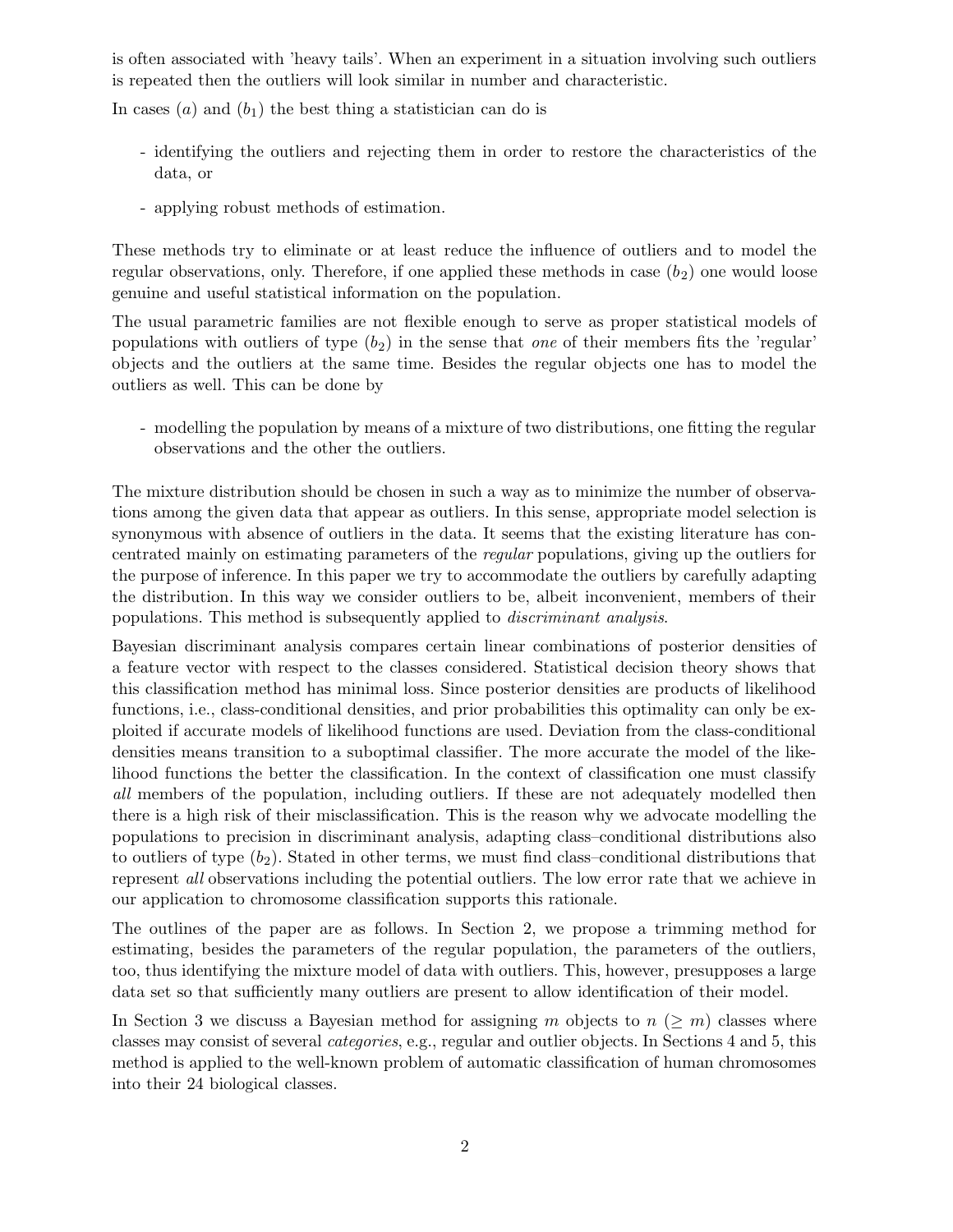Classification of the suitably-stained chromosomes of a eukariotic cell under a light microscope in their classes is a well-defined problem which is carried out by a human expert in about 10 minutes and at an error rate of 0.3% with respect to chromosomes (clinical applications). Attempts to automate this task go back to the late fifties, cf. Ledley and Ruddle [1966]. For a survey we refer the reader to Granum [1982] and Piper et al. [1980]. The task consists of

- (i) selecting a metaphase cell under the microscope,
- (ii) segmenting the cell in its chromosomes,
- (iii) finding the medial axes of chromosomes,
- (iv) computing shape and density profiles along the axes,
- (v) extracting a number of numerical features, such as area, length, density, centromeric index, number of profile maxima, shape, and band pattern from each chromosome, and
- (vi) classifying the feature sets obtained by applying methods of discriminant analysis.

Often the phases (i) and (ii) are carried out interactively. We deal here with the last one of these six successive phases, more specifically with statistical classification methods.

In our earlier paper Ritter et al. [1995] we designed a series of Bayesian classifiers, called  $IEC_{normal}$ ,  $IEC_{exponential}$ ,  $IEC_{Pareto}$ , and  $IEC_{empirical}$ . They are all based on the statistical assumptions of independence of chromosomes in a cell and of elliptical symmetry (cf. Fang et al. [1990]) of the feature set of each chromosome. The first of these assumptions is classical while the second one is an extension of the classical assumption of normality and is new in the context of chromosome classification. The subscript stands for the type of the radial function. In the present paper we proceed a step further applying the outlier method of Section 2 to chromosome analysis.

We use the Edinburgh feature data of the large Copenhagen image data set consisting of 2 804 human cells. These data contain outliers. There are chromosomes which are severely bent, cf. Fig.  $1(b)$ , or overlapped by other chromosomes, cf. Fig.  $1(c)$ . In the first case, the image processing involved in phase (iii) is likely to miss the correct medial axis

Fig. 1: (a) Regular, straight chromosome; (b) U-shaped chromosome; (c) overlapped chromosomes

Fig. 2: (a) Histogram of a feature exposing outliers. (b) Histogram of feature 'area' with only few outliers.

of the chromosome so that profiles cannot be properly extracted, a confusion resulting in erroneous mesurements of most features of this chromosome. Nevertheless, the features 'area' and 'density', not depending on the medial axis, are still reliable. In the second case at least the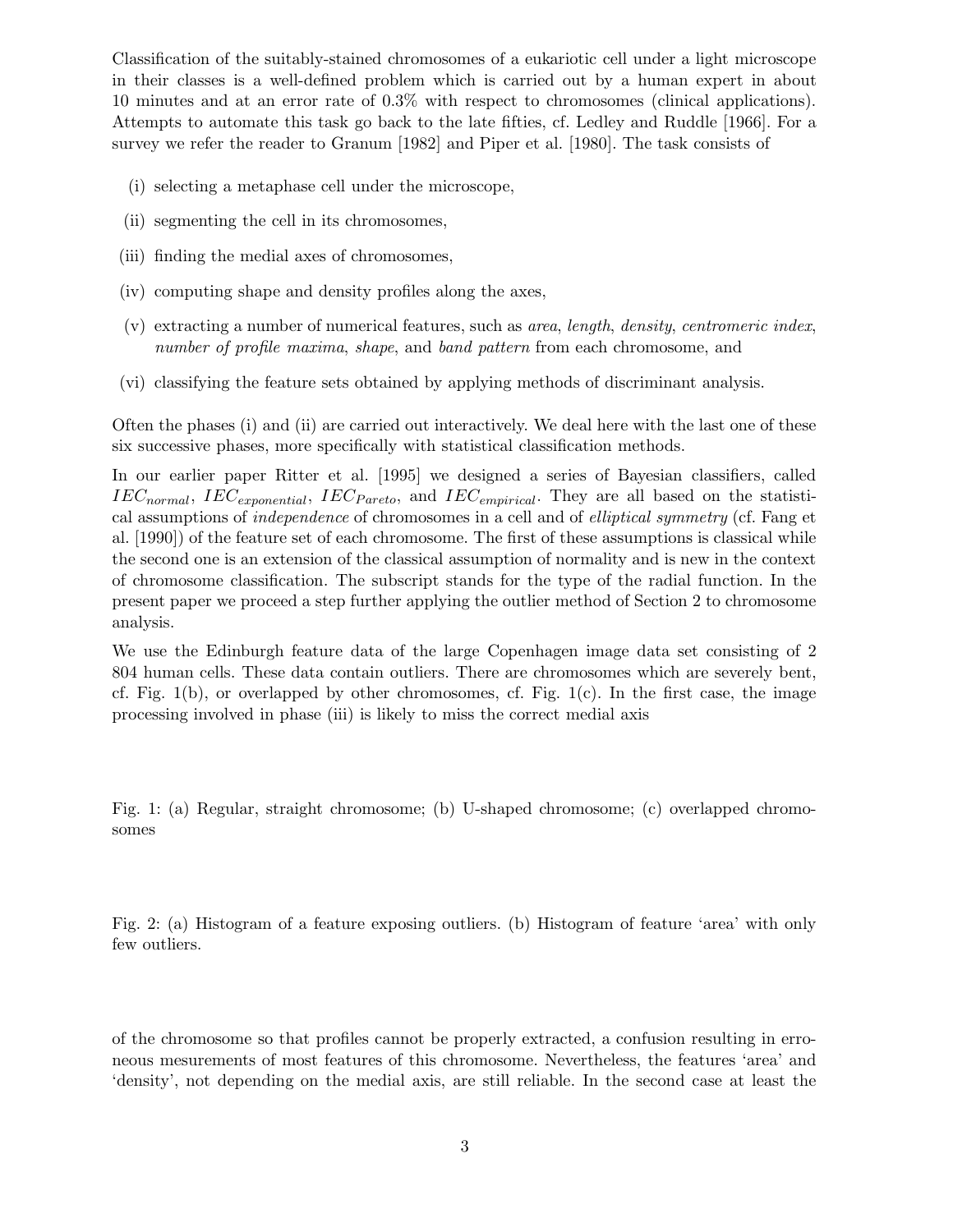band pattern, providing usually a set of very characteristic and discriminating features, is contaminated; yet, the features 'area' and 'length' are still reliable. Such chromosomes, while being perfectly normal from a biological and medical point of view, will appear as outliers from their classes with respect to any member of the known parametric models although they contain some information on their classes. Since there are a large number of them they can be considered as outliers of type  $(b_2)$ . We, therefore, use the trimming method described in Section 2, decomposing each class into two categories, a *regular* and an *outlier* category. Assuming again that the feature sets of both the regular and the outlier populations are elliptically contoured, we obtain mixture models of the classes which we can identify. Feeding the mixture densities into the constrained classifiers of Section 3 we obtain a series of new classifiers  $IECO_{\varphi\psi}$ , the letter I standing for *independent* chromosomes,  $EC$  for *elliptically contoured*, and O standing for *outlier*; the subscripts  $\varphi$  and  $\psi$  indicate types of radial functions of the regular and outlier densities, respectively. In order to take account of numerical abberations we design a classifier for cells containing 46 chromosomes and two classifiers for cells with one missing and one extra chromosome (trisomy), respectively.

The constrained classifiers take into account the correct number of chromosomes in each biological class. Thus, the classes estimated are not the 24 biological classes but essentially the permutations of the chromosomes in the cell which means a classification problem with more than  $10^{51}$  classes. Tso and Graham [1983] showed how it can be efficiently solved.

We show experimentally that the new classifiers substantially improve classification results. The best previous classifier known to us is due to Kleinschmidt et al. [1994]; it has been identified in Ritter et al. [1995] as the MAP classifier for the Pareto–tailed elliptically–contoured statistical model of chromosomes and we called it  $IEC_{Pareto}$  in our taxonomy. Since such a distribution has a heavy tail (relative to the normal distribution) it tolerates outliers with respect to normal data and can be considered as a robust method of classification. Yet, our currently best classifier  $IECO<sub>norPar</sub>$ , applied to the same feature data, reduces its cross-validation error rate by more than 30%; cf. the comparison of  $MAP$  classifiers under various distributional assumptions shown in Table 5.1. A reduction by 26% is due to the method of outlier handling which is the main subject of this paper and another 6% to more admissible and robust estimation of covariance matrices, cf. Subsection 2.3. The new classifier attains an error rate of  $1.32\%$ , cf. Table 5.1(b). This error rate is relative to *all* cells in the data set.

Our algorithms were implemented in the Programming Language C. Classification of a cell on a SUN workstation SPARC 10 takes about 0.4 seconds.

An abstract of this paper was published as a conference report Gallegos and Ritter [1996].

## 2 Populations with outliers

### 2.1 A statistical outlier model

Not much is known about outlier treatment in the multidimensional case. As explained in the introduction, we assume that the whole, contaminated, population consists of a mixture of two populations, a regular population with distribution  $\mu_{REG}$  and an *outlier* population with distribution  $\mu_{OUT}$ :

 $\mu_{POP} = (1 - \alpha)\mu_{REG} + \alpha \mu_{OUT}.$ 

Here,  $\alpha$  is the prior probability of appearance of an outlier. Such mixture models of data with outliers go back to Dixon [1953] and Tukey [1960]; cf. also Barnett and Lewis [1994], p. 46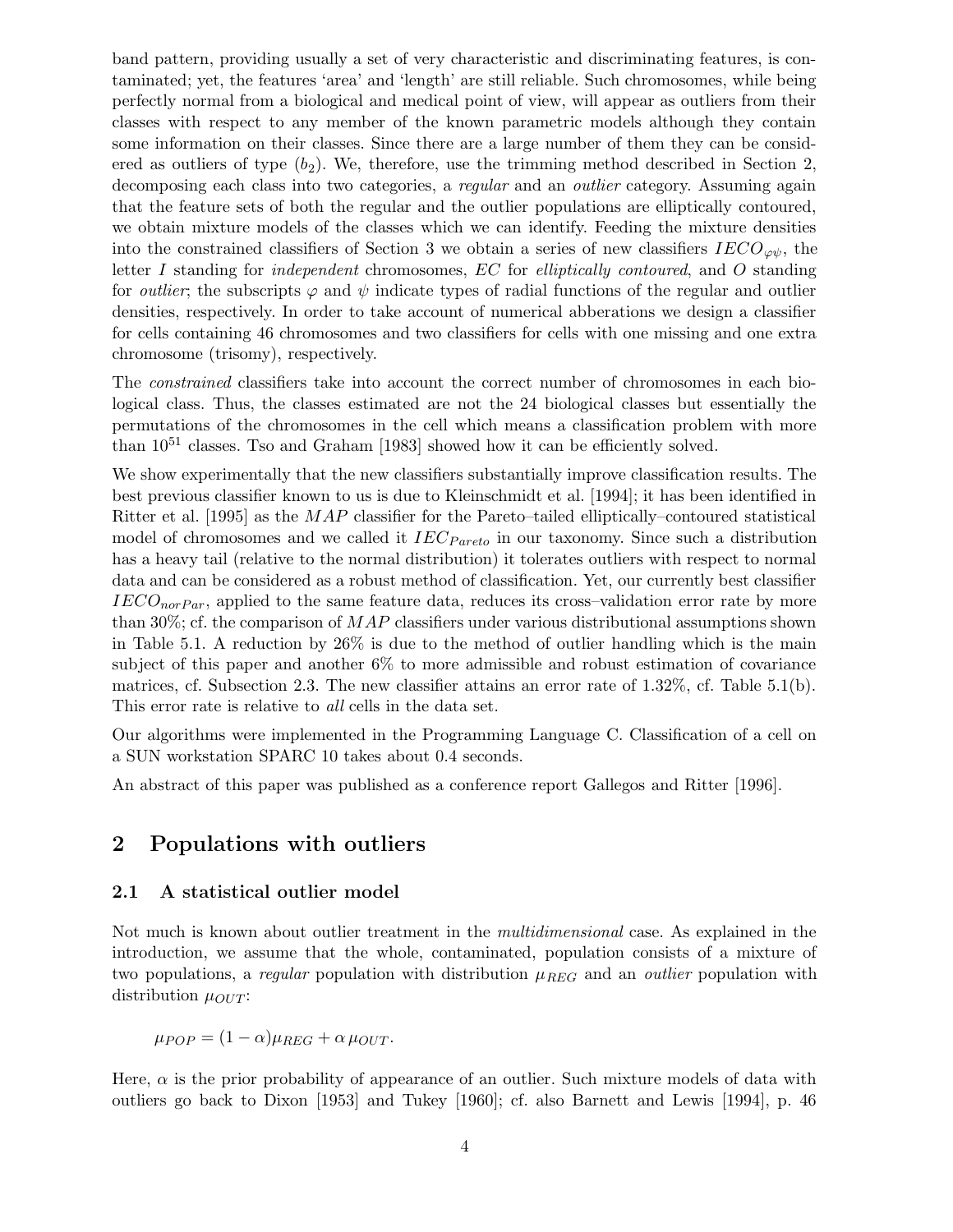(iii). The point which seems to be new in our approach is that we identify not only  $\mu_{REG}$ , but also  $\mu_{OUT}$  for establishing a closer statistical model of  $\mu_{POP}$  for the purpose of *classification*. Our experiments in Section 5 show that this procedure is superior to applying merely robust methods.

If the distributions  $\mu_{REG}$  and  $\mu_{OUT}$  are assumed to be members of given parametric families then there exist Bayesian algorithms for estimating their parameters, cf. Mardia et al. [1979], Ch. 13.2. A popular method is the EM algorithm studied in Dempster et al. [1977]. It is also possible to apply clustering algorithms; for an overview see Bock [1996]. Another method for detecting the regular observations is the minimum–volume– ellipsoid estimator, cf. Rousseeuw [1987], p. 258. One might also assume that there are more outlier classes than just one. These may, however, sometimes become too small for reliable estimation of their parameters. A related algorithm, derived from the EM algorithm, which has the advantage of estimating also the number of classes is designed in Cheeseman et. al. [1988]. Some of these algorithms are not efficient enough to allow application to very large data sets and/or high–dimensional feature spaces.

We found that the simple, heuristic trimming method described in the following subsection is sufficient for a substantial reduction of the error rate. We do not claim that this is the best method to search for an appropriate mixture–model structure of class–conditional distributions and comparison of different methods for identifying mixture models is not the purpose of this paper. We rather compare various statistical models of class–conditional distributions like the normal, the elliptically–symmetric, and mixture models for classification and give evidence that application of mixture models can improve classification results to a considerable extent.

### 2.2 Parameter estimation in mixture models with outliers

Let the feature space be denoted by S and let  $\mathcal M$  be a family of distributions on S. Let there be given a scalar indicator  $\chi : \mathcal{M} \times \mathcal{S} \to \mathbf{R}$  which discriminates sufficiently well between regular objects and outliers with respect to M: If  $\chi(\mu, \mathbf{x})$  exceeds some specific cutoff then an object with features  $x \in S$  is classified as an outlier with respect to the distribution  $\mu \in \mathcal{M}$  and as regular, otherwise. In the case of an elliptically-contoured family  $\mathcal M$  a natural indicator is the Mahalanobis distance. More generally, moments could be used. Our method of parameter estimation then proceeds in two steps.

For estimating  $\mu_{OUT}$  we need a method for identifying outliers, cf. Davies and Gather [1993] or Hawkins [1980]. This, in turn, needs at least an approximation of  $\mu_{REG}$ . In a first step we provide this by using a modified, multivariate version of Anscombe's [1960] premium protection rule; it is related to the ellipsoidal trimming method, cf. Barnett and Lewis [1994], p. 277. Let us denote the whole, contaminated, population by  $POP$  and its estimated distribution by  $\hat{\mu}_{POP} \in \mathcal{M}$ . An observation  $\mathbf{x} \in POP$  is classified as *basic* if  $\chi(\hat{\mu}_{POP}, \mathbf{x})$  does not exceed a cutoff cut<sub>BAS</sub> to be specified in advance. This value should be chosen in such a way as to qualify the largest part of POP, say 90%, as basic. Denote the resulting basic population by BAS and its estimated distribution by  $\hat{\mu}_{BAS} \in \mathcal{M}$ . This is the required approximation of  $\mu_{REG}$ . The distributions  $\hat{\mu}_{POP}$ and  $\hat{\mu}_{BAS}$  are assumed to belong to the same parametric family M. Of course, its parameter set must be small enough to make reliable parameter estimation possible on the basis of the observations.

The second step needs outlier identification. An observation  $\mathbf{x} \in POP$  is classified as an *outlier* with respect to  $\hat{\mu}_{BAS}$  (or  $\mu_{REG}$ ) if  $\chi(\hat{\mu}_{BAS}, \mathbf{x})$  exceeds another cutoff  $cut_{OUT}$  to be specified in advance. If  $\mu_{REG}$  is assumed to be normal and  $\chi(\hat{\mu}_{BAS}, \cdot)$  is the Mahalanobis distance with respect to expectation and variance of  $\hat{\mu}_{BAS}$  then a reasonable choice of  $cut_{OUT}$  is about two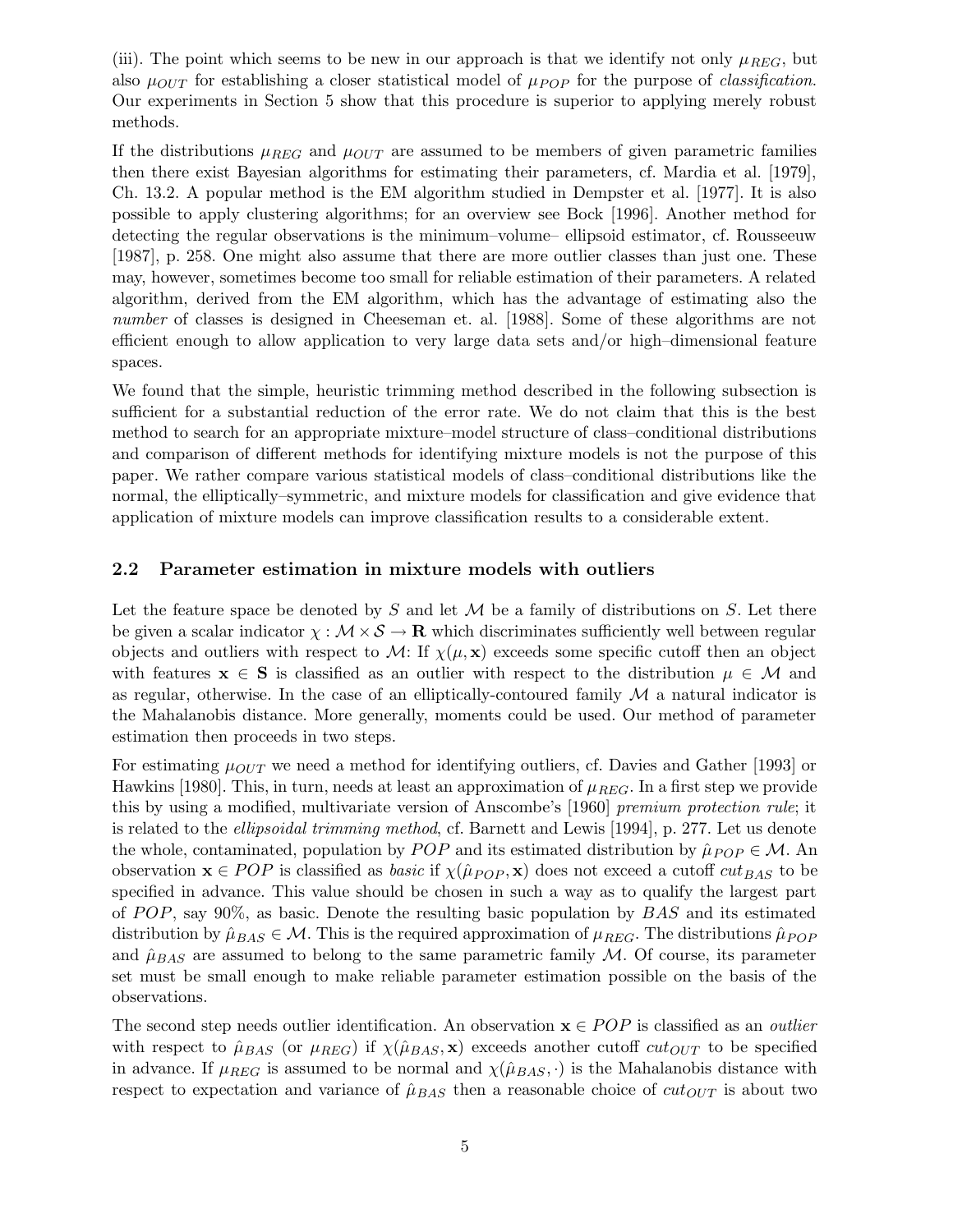standard deviations. In practice,  $cut_{OUT}$  (and  $cut_{REG}$ ) will have to be determined by calibration. Let the resulting outlier population be denoted by the symbol OUT. The populations BAS and OUT will usually overlap to a certain degree since BAS is determined by  $\hat{\mu}_{POP}$  and OUT by  $\hat{\mu}_{BAS}$ . Let the estimated distribution of the population OUT be denoted by  $\hat{\mu}_{OUT}$ . This is our estimation of  $\mu_{OUT}$ . As mentioned above, we use the distribution  $\hat{\mu}_{BAS}$  as an approximation of the distribution  $\mu_{REG}$ . This is justified by definition of the outlier population OUT. In short, we have the following diagram of dependencies:

$$
POP \longrightarrow \hat{\mu}_{POP} \stackrel{cut_{BAS}}{\longrightarrow} BAS \longrightarrow \hat{\mu}_{BAS} \stackrel{cut_{OUT}}{\longrightarrow} OUT \longrightarrow \hat{\mu}_{OUT}.
$$

The process could be iterated. This would not substantially improve the quality of the mixture model and we prefer to keep the algorithm simple.

#### 2.3 Estimation of covariances: covariance weighting

The quality of the model identified in 2.2 depends on the quality of the estimates of covariances (and expectations) which are needed for identifying  $\hat{\mu}_{BAS}$  and  $\hat{\mu}_{OUT}$ . The obvious estimators enjoy only asymptotic optimality properties and it is beneficial to apply more admissible and robust methods also in the present situation. Several heuristic methods exist for improving estimates of covariances; cf. Friedman [1989]. These mostly come down to either squashing the eigenvalues, or enlarging the diagonal, or diminishing the off–diagonal entries. Theoretically well–founded methods can be found in the literature cited in Friedman [1989], beginning of Section 3. Some of them are derived from the *James–Stein estimator*; cf. Stein [1956], James and Stein [1961],

Consider a random vector  $Y : (\Omega, P) \to \mathbf{R}^a$ . It has been known for a long time that the obvious estimator  $\varphi(Y) = Y$  of EY is (unbiased and) admissible within the classes of all unbiased or translation–invariant estimators of  $EY$ ; i.e., this estimator has minimum square risk within these classes uniformly for all possible vectors  $EY \in \mathbb{R}^a$ . Stein, loc. cit., showed that, if Y is i.i.d. and not deterministic, it is inadmissible within all estimators if  $b \geq 3$ . Moreover, James and Stein [1961], Formula (6), proved that the estimator

(1) 
$$
\varphi_{JS}(Y) = (1 - \frac{a-2}{Y^T V(Y)^{-1} Y}) Y
$$

has uniformly smaller risk with respect to the quadratic form associated with  $V(Y)^{-1}$  and is optimal among all estimators of the form  $(1 - \frac{b}{Y^T V(Y)^{-1} Y}) Y$ ,  $b \in \mathbf{R}$ . It is a multiple of Y by a factor  $c < 1$  depending on Y.

Piper et al. [1994] apply the James–Stein estimator to the off-diagonal entries of covariance matrices deriving from it a method of improved covariance estimation which they call covariance weighting. Covariance weighting means multiplication of the off-diagonal elements of a covariance matrix by a factor  $c < 1$ . This factor will be called *Stein factor*. In the context of chromosome classification, Piper [1987] noticed that, if the data set is small, even the factor  $c = 0$  can sometimes be optimal. In our case, the error rate decreases, even with the large data set used, by about 6% if the factor  $c = 0.9$  is applied; cf. Table 5.1.

It is interesting to discuss the effect of covariance weighting on the eigenvalues. First, since the diagonal is not affected, the sum of the eigenvalues remains invariant. For the next argument we restrict matters to the case of a positive-definite matrix  $V$  with a constant diagonal with entries  $v$  since a more general investigation would lead us too far afield; the eigenvalues of  $V$ are scattered around v. In this case,  $V^c = (1 - c)vI + cV$  is the matrix obtained from V by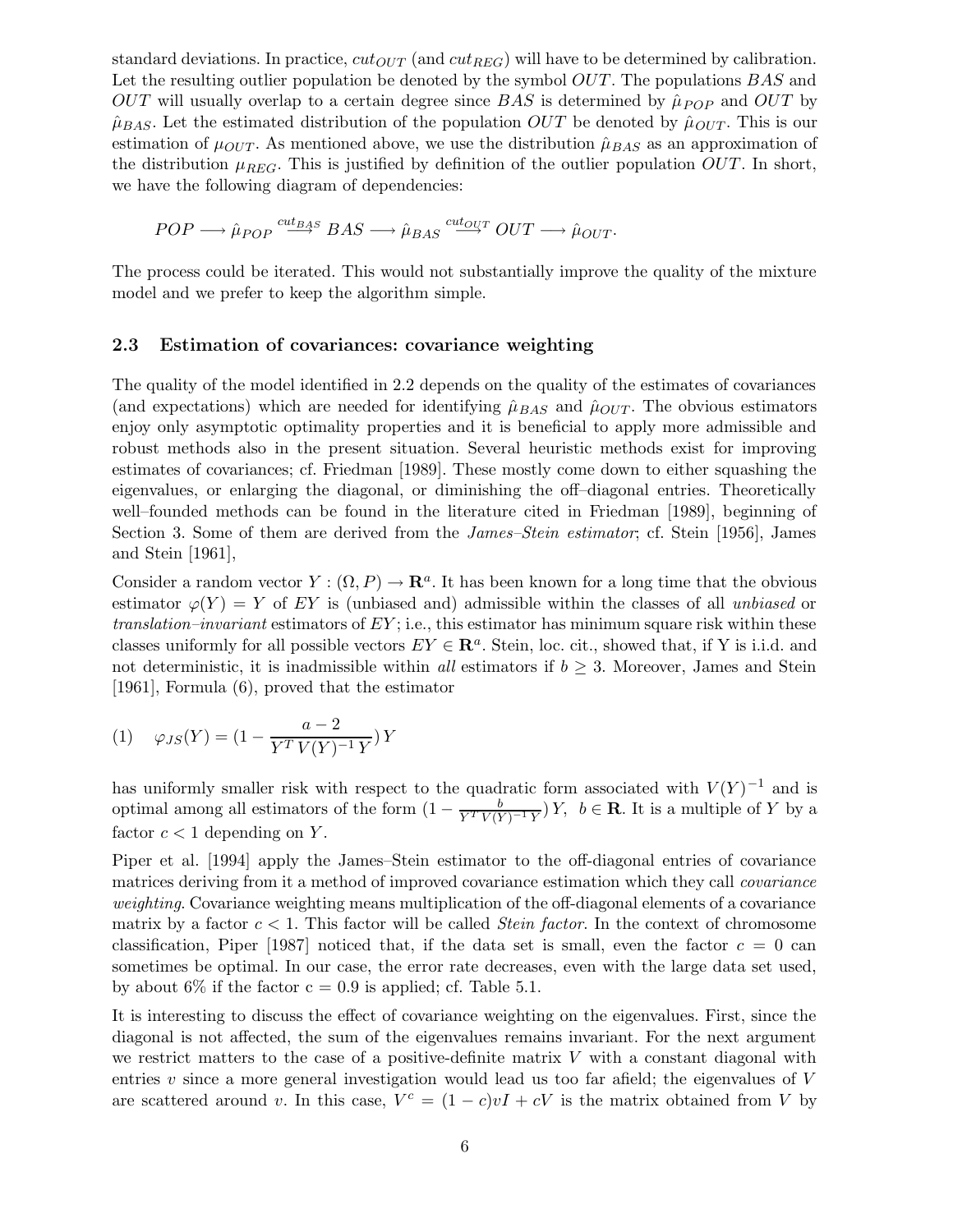covariance weighting. From this representation it is clear that the eigenvalues of  $V^c$  are the convex combinations  $(1-c)v + c\lambda$  of v and the eigenvalues  $\lambda$  of V. Hence, the smaller the factor c the smaller the scatter of the eigenvalues of  $V^c$  around v.

## 3 Bayesian estimation of assignments of objects to mixed classes

#### 3.1 Statistical decision problem and decision set

We now design a Bayesian classifier for the optimal assignment of m objects  $i \in 1..m$  to n classes  $j \in 1..n, m \leq n$ , where each class j consists of several *categories* in  $C_j$ . (In our application to chromosome classification there are the two categories 'regular' and 'outlier', and the two categories of sex. Eight additional categories are needed for the extra class in a trisomy cell.) Each class may appear only once and categories within classes may be chosen according to given prior probabilities. We also consider the case where one or more classes are not represented by objects, i.e., the object classes make up some unknown subset  $M \subset 1..n, \#M = m < n$ .

To make things precise assume that the model of an object of class  $j \in 1..n$  and of category  $k \in C_j$  is a random variable  $Z_j^k : (\Omega, P) \to S$  in a state space S. Introducing the random categories  $K_j : (\Omega, P) \to C_j$  we observe a random variable  $X = (X_1, \ldots, X_m) : (\Omega, P) \to S^m$ , a permutation of  $(Z_i^{K_j})$  $j^{(N_j)}_{j}$ <sub>j</sub> $\in M$  for the unknown subset M of classes. The task consists in finding the class of the object i with observation  $X_i$ . To this end, let  $I_m^{(n)}$  be the set of all assignments (injective mappings) 1.. $m \to 1..n$ . We ask for the assignment  $\varphi \in I_m^{(n)}$  such that

$$
(X_i)_{i=1}^m \sim (Z_{\varphi(i)}^{K_{\varphi(i)}})_{i=1}^m.
$$

Thus, a possible decision set of the present statistical decision problem is  $I_m^{(n)}$ .

## 3.2 Likelihood function

For determining the likelihood function  $L_{\mathbf{x}}(\varphi)$ ,  $\varphi \in I_m^{(n)}$ , of the above statistical classification problem posed in Subsection 3.1 we introduce the random injective mapping  $\Phi_m : (\Omega, P) \to I_m^{(n)}$ . It is natural to assume that the random variables  $Z_j^k$ ,  $j \in 1..n, k \in C_j$ ,  $\Phi_m$ , and  $K_l$ ,  $l \in 1..n$ , are all independent. If the density of  $Z_j^k$  with respect to some given reference measure  $\rho$  on S is  $f_{Z_j^k}$ then the likelihood function of the classification problem is given by

$$
L_{\mathbf{x}}(\varphi)
$$
  
\n
$$
= P[X_1 \in dx_1, \dots, X_m \in dx_m/\Phi = \varphi]/\rho^{\otimes m}(d\mathbf{x})
$$
  
\n
$$
= P[Z_{\Phi(1)}^{K_{\Phi(1)}} \in dx_1, \dots, Z_{\Phi(m)}^{K_{\Phi(m)}} \in dx_m/\Phi = \varphi]/\rho^{\otimes m}(d\mathbf{x})
$$
  
\n
$$
= P[Z_{\varphi(1)}^{K_{\varphi(1)}} \in dx_1, \dots, Z_{\varphi(m)}^{K_{\varphi(m)}} \in dx_m]/\rho^{\otimes m}(d\mathbf{x})
$$
  
\n(2) 
$$
= \prod_{i=1}^m f_{Z_{\varphi(i)}^{K_{\varphi(i)}}}(x_i),
$$

 $\mathbf{x}=(x_1,\ldots,x_m)\in S^m, \varphi\in I_m^{(n)}$ . The prior probability of membership of an object of class j to category  $k \in C_j$  will be denoted by  $p_{j,k} = P[K_j = k]$ ; of course,  $\sum_{k \in C_j} p_{j,k} = 1$  for all j. By the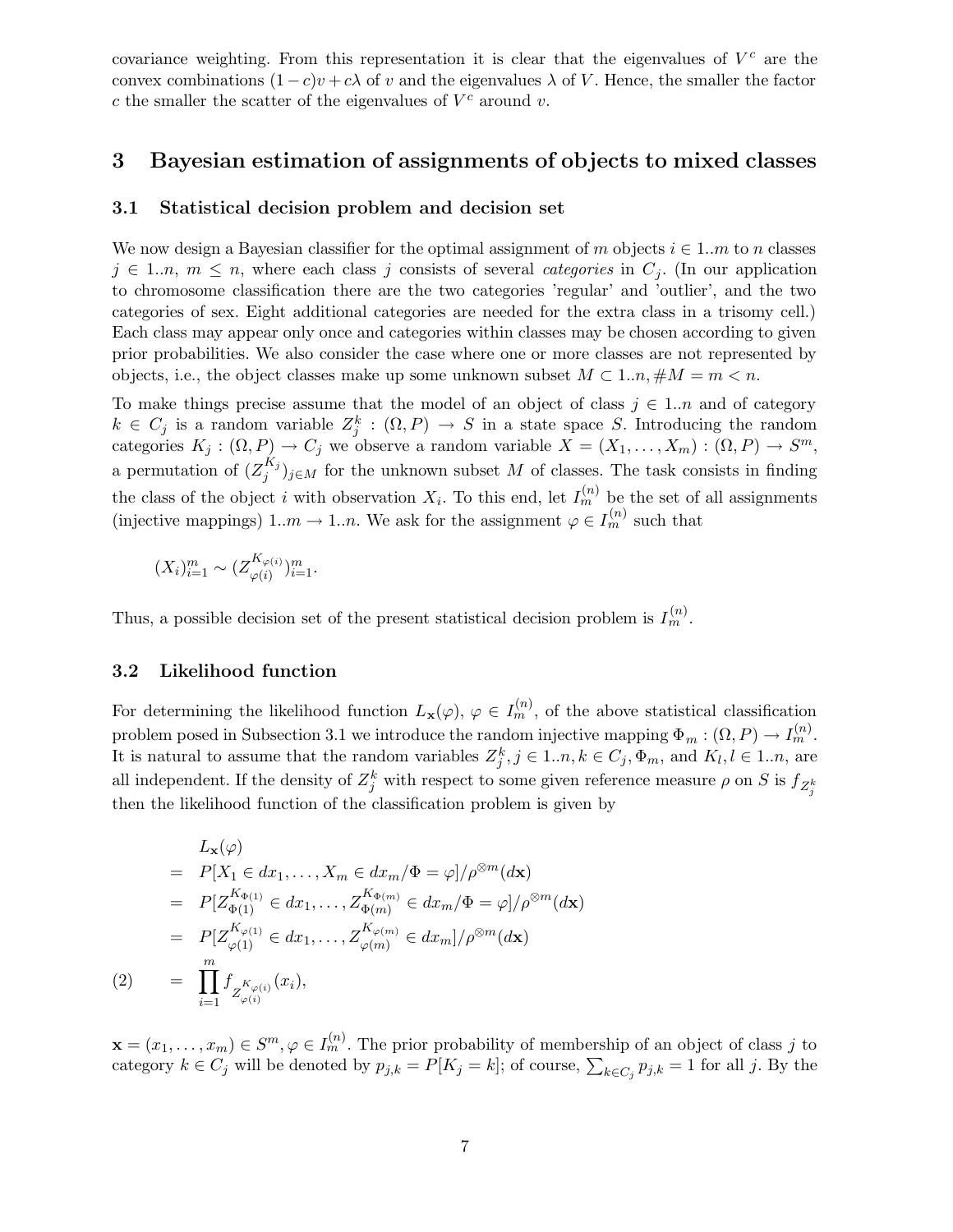formula of total probabilities the  $\rho$ -density of  $Z_j^{K_j}$  $j^{N_j}$  is the mixture

(3) 
$$
f_{Z_j^{K_j}}(x) = \sum_{k \in C_j} p_{j,k} f_{Z_j^k}(x),
$$

 $j \in 1..n, x \in S$ , of the density functions  $f_{Z_j^k}$ ,  $k \in C_j$ .

## 3.3 Prior probabilities of missing objects

We next establish a statistical model of the distribution of  $\Phi_m$ . As usual, the symmetric group of m elements is denoted by  $S_m$ . Note that any injective mapping  $\varphi \in I_m^{(n)}$  is specified by its image  $Im \varphi$  and its permutation  $Per \varphi := \iota^{-1} \circ \varphi \in \mathcal{S}_m$ , where  $\iota : 1..m \to Im \varphi$  is the order isomorphism. We make the following assumptions on  $Im \Phi_m$  and  $Per \Phi_m$ :

(4) 
$$
\begin{cases} (i) & \text{there are numbers } \alpha_j \geq 0, 1 \leq j \leq n, \text{ such that, for all } M \subseteq 1...n, \\ \#M = m, & \text{we have } P[Im \Phi_m = M] = c_m \prod_{j \notin M} \alpha_j \text{ and} \\ (ii) & Per \Phi_m \text{ is uniformly distributed on } \mathcal{S}_m. \end{cases}
$$

Assuming now that  $Im \Phi_m$  and  $Per \Phi_m$  are independent we obtain for the prior probabilities

(5) 
$$
\mu_m(\varphi) = P[\Phi_m = \varphi] = c'_m \prod_{j \notin Im \varphi} \alpha_j, \quad \varphi \in I_m^{(n)},
$$

where  $\alpha_j \geq 0$  for  $j \in 1..n$ . In Subsection 4.3, we will need the case  $m = n - 1$ . Here, (4) reads

(6) 
$$
\begin{cases} (i) & \text{there are numbers } \alpha_j \geq 0, 1 \leq j \leq n, \text{ such that, for all } j \in 1..n, \text{ we have } P[j \notin Im \Phi_{n-1}] = \alpha_j \text{ and} \\ (ii) & Per \Phi_{n-1} \text{ is uniformly distributed on } \mathcal{S}_{n-1}. \end{cases}
$$

The distribution (5) arises in a natural way: First toss a coin for each  $j \in 1..n$ , coin j with probability of failure  $g_j < 1$ . Let the random set  $N : (\Omega, P) \to 2^{1..n}$  consist of those elements in 1..n for which the toss was a success. Then perform a random permutation of  $N$  with uniform distribution and independent of the coin tossings in order to derive a random injective mapping  $\Phi : (\Omega, P) \to \bigcup_{m \geq 0} I_m^{(n)}$  from N. It is clear that  $\Phi$  satisfies (4)(ii) conditional on  $\#N = m$ . Moreover, for  $M \subseteq 1..n, \#M = m$ , we have by construction

$$
P[Im \Phi = M/\# Im \Phi = m]
$$
  
= 
$$
\frac{P[Im \Phi = M]}{P[\# Im \Phi = m]}
$$
  
(7) = 
$$
c_m'' \prod_{j \in M} (1 - g_j) \prod_{j \notin M} g_j
$$
  
= 
$$
c_m''' \prod_{l=1}^n (1 - g_l) \prod_{j \notin M} \frac{g_j}{1 - g_j}.
$$

This expression is of the form (4)(i) with  $\alpha_j = \frac{g_j}{1-\alpha}$  $\frac{y_j}{1-g_j}$ . Thus, the distribution of  $\Phi_m$  is the distribution of  $\Phi$  conditional on  $\#Im \Phi = m$ .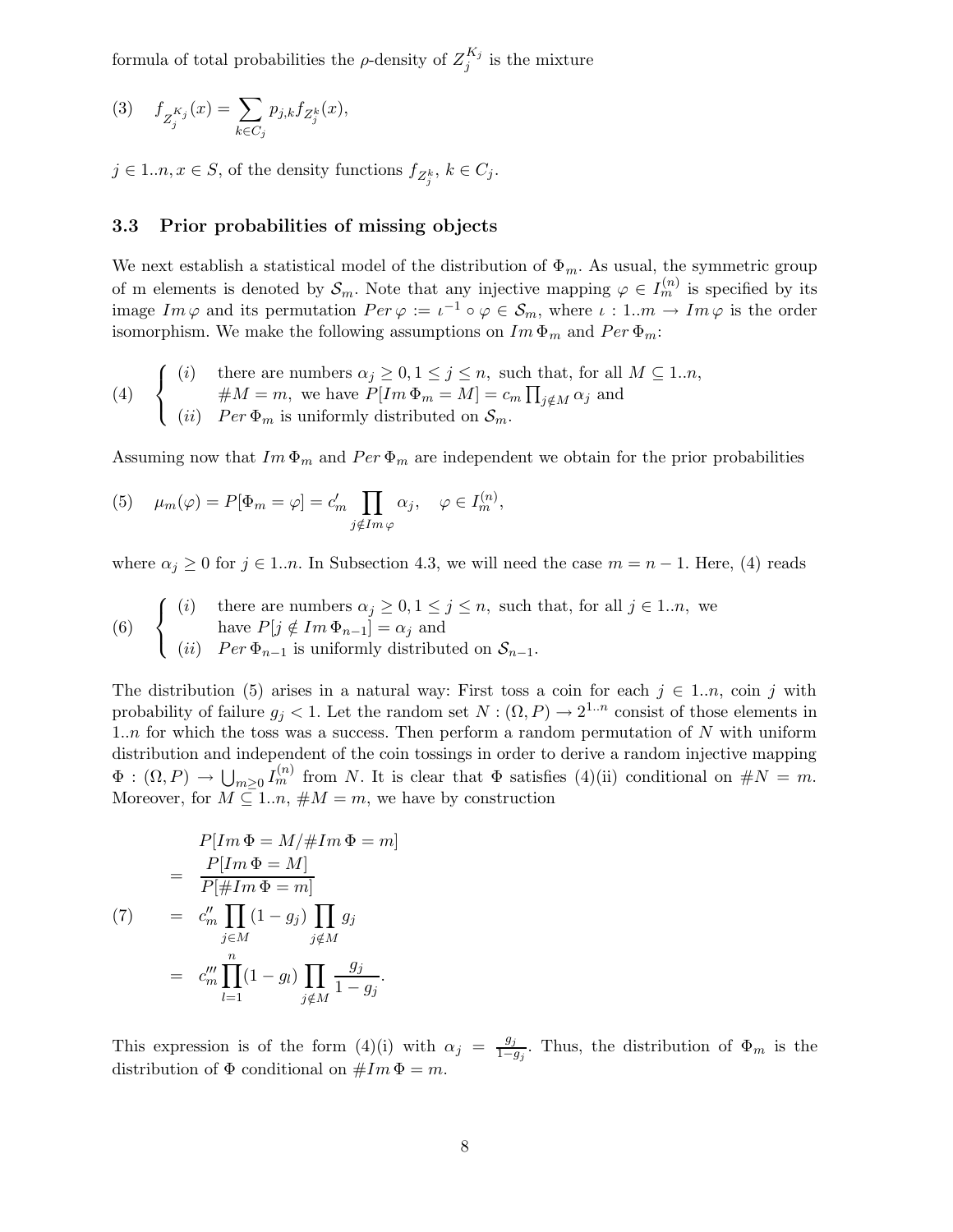#### 3.4 MAP estimator

By (2) and (5) the MAP estimator of classes is of the form

(8) 
$$
MAP(\mathbf{x}) = argmax_{\varphi} L_{\mathbf{x}}(\varphi) \mu(\varphi)
$$

$$
= argmax_{\varphi} \prod_{i=1}^{m} f_{Z_{\varphi(i)}^{K_{\varphi(i)}}}(x_i) \prod_{j \notin Im \varphi} \alpha_j.
$$

Let us define a permutation  $\sigma$  of 1..*n* by putting  $\sigma(i) = \varphi(i)$  for  $i \in 1..m$  and by denoting the elements of  $1..n \setminus Im \varphi$  in their natural order, say, by  $\sigma(m+1)..\sigma(n)$ . It follows

(9) 
$$
MAP(\mathbf{x}) = argmax_{\sigma} \prod_{i=1}^{m} f_{Z_{\sigma(i)}^{K_{\sigma(i)}}}(x_i) \prod_{i=m+1}^{n} \alpha_{\sigma(i)}.
$$

Putting

(10) 
$$
c_{i,j} := \begin{cases} -\ln \sum_{k \in C_j} p_{j,k} f_{Z_j^k}(x_i), & i \leq m, \\ -\ln \alpha_j, & i > m, \end{cases}
$$

we obtain from  $(9)$ ,  $(3)$ , and  $(10)$ 

(11) 
$$
MAP(\mathbf{x}) = argmin_{\sigma} \sum_{i=1}^{n} c_{i,\sigma(i)},
$$

a standard linear assignment problem. Although the size of the solution space is of the order of n! this problem can be efficiently solved by the Hungarian method, cf. Papadimitriou and Steiglitz [1982], or by Balinski's [1985] algorithm. The connection between linear assignment and constrained Bayesian classification was discovered by Tso and Graham [1983] and developped to an instrument of karyotyping by Tso et al. [1991].

If  $S = \mathbf{R}^d$  and if the random variables  $Z_j^k$  are elliptically symmetric the resulting classifiers are extensions of the classifiers  $IEC_{\varphi}$  based on the assumptions of independent objects and elliptically-contoured feature vectors introduced in Ritter et al. [1995]. We call the new classifiers  $IECO_{\varphi\psi}$ , the letter O standing for *outlier* and the subscripts  $\varphi$  and  $\psi$  indicating types of radial functions of the regular and outlier densities, respectively.

The most useful radial functions are the functions  $\varphi_{normal}(r) = \beta_{nor} e^{-r^2/2}$ ,  $\varphi_{exponential}(r) =$  $\beta_{exp} e^{-\sqrt{d+1}r}$ , and  $\varphi_{Pearson_{VII}}(r) = \beta_{Pear} (1+r^2/\eta)^{-\lambda/2}$ ; they belong to the normal distribution, the spherically–symmetric distribution with exponential tail, and distibutions with asymptotic Pareto tails  $\beta r^{-\lambda}$  like the Pearson-VII distribution, respectively. In the latter distibutions the exponent  $\lambda > d + 2$  is a free parameter and  $\eta$  depends on it. For a more detailed description of radial functions we refer the interested reader to Ritter et al. [1995], Subsection 3.2.

If, after estimation of the class  $\sigma(i)$  of object i, we wish to estimate its category a possible estimator is  $argmax_k p_{\sigma(i),k} f_{Z_{\sigma(i)}^k}(x_i)$ . The estimator of class and category obtained in this way is, however, not the Bayesian estimator.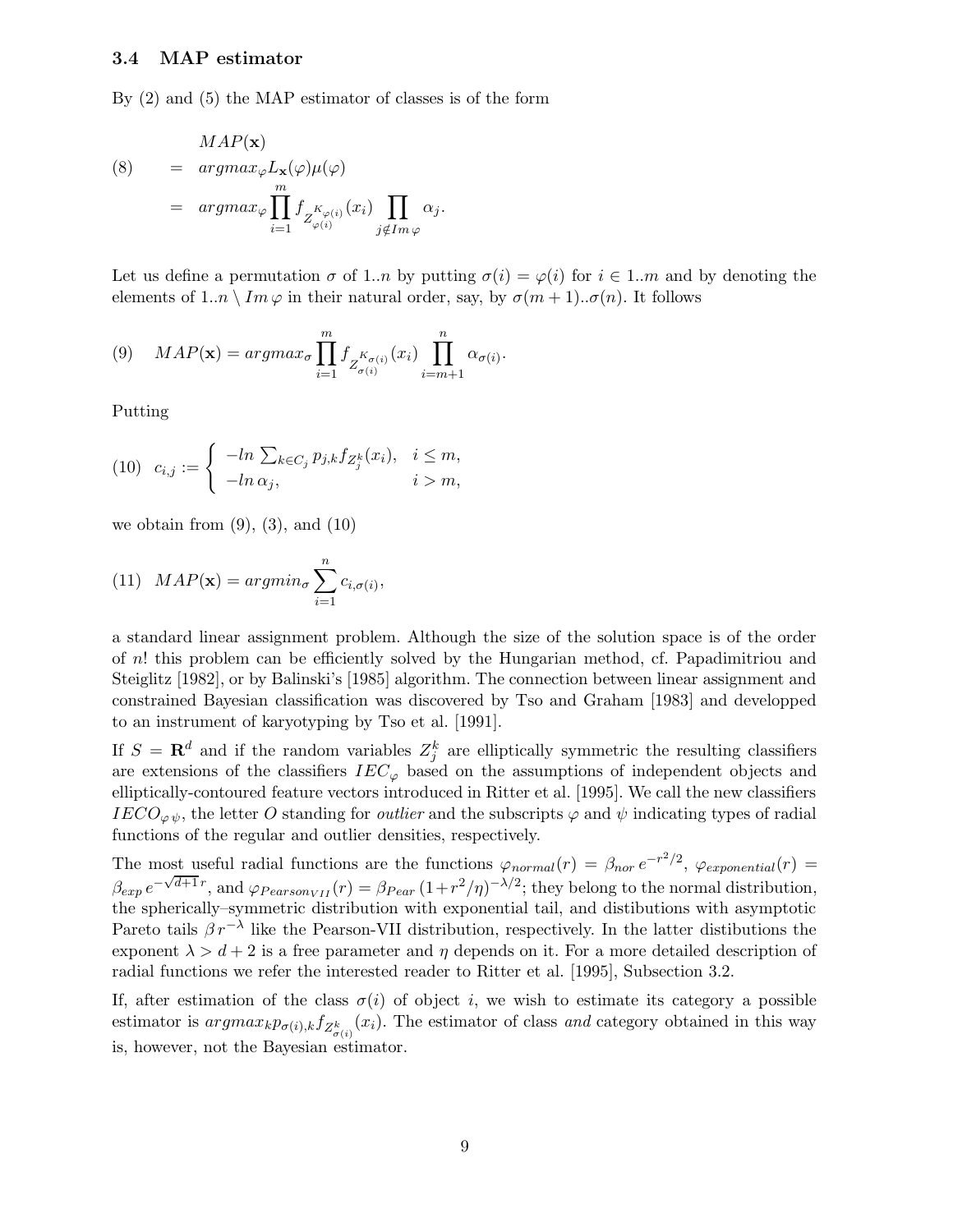## 4 Application to automatic chromosome classification

We finally apply the foregoing material to automatic classification of human chromosomes in the presence of outliers where each chromosome is represented by d numerical features.

## 4.1 Possible numerical aberrations

A normal human cell contains 46 chromosomes, 44 of which consist of 22 matching pairs of autosomal chromosomes  $1..221..22$  and the sex chromosomes  $XY$  and  $XX$  in male and female cells, respectively. However, some cells represent abnormal constellations and sometimes there are artifacts of preparation and culture. These aberrations usually cause a cell to contain fewer or additional chromosomes.

A biologically pathological constellation with one missing chromosome is Turner's syndrome 1..22X1..22. Other cases of missing chromosomes are usually artifacts; here the missing chromosome may be of any class. Extra chromosomes are contained in cells with autosomal trisomies or pathological constellations of sex chromosomes. The main trisomies are Down's syndrome (triple 21), Edward's syndrome (triple 18), Pätau's syndrome (triple 13), and the trisomies triple  $14$ , triple 15, triple 16; they occur in both males and females. The pathological constellations of sex chromosomes are  $XXX$ ,  $XYX$ , and  $XYY$ . Other syndromes, which are usually not viable up to the 12th week, are not considered here.

From this discussion it is clear that we need three classifiers: One for cells with 46 chromosomes and two classifiers for cells with one missing and one extra chromosome, respectively. We now turn to the design of these classifiers.

## 4.2 Cells containing 46 chromosomes

A cell containing 46 chromosomes will be assumed to be a normal male or female cell. In the female case it consists of 23 matching pairs of homologous chromosomes, the 23rd pair consisting of two X-chromosomes. In a male cell one X-chromosome is replaced by a Y-chromosome. Thus there are 24 classes, namely 1 to 22 and X,Y which will be identified with classes 23 and 24, respectively. For the sake of applying the estimator of Subsection 3.4, where only one object per class is allowed, we introduce the 46 (virtual) classes 1..46, classes j and  $j + 23$  being identical for  $j \in 1..23$  in the female case and for  $j \in 1..22$  in the male case. Therefore,  $m = n = 46$ here. We assume that chromosomes of each class may be of two qualities: regular (REG) or outlier (OUT). Each chromosome is represented by d real-valued features, i.e.,  $S = \mathbb{R}^d$  and  $\rho$  is d-dimensional Lebesgue measure  $\lambda^d$ .

We illustrate the range of the MAP-estimator  $3.4(10),(11)$  by handling, besides classes, also outliers and sex. Classes 1..45 are divided into two categories, namely the qualities REG and  $OUT$ , class 46 possesses the four possible categories of quality and sex f or m,

$$
C_j = \begin{cases} \{REG, OUT\}, & 1 \le j \le 45, \\ \{REG, OUT\} \times \{f, m\}, & j = 46. \end{cases}
$$

In Ritter et al. [1995], we have shown that the elliptically-symmetric family, cf. Fang et al. [1990], is a successful type of class–conditional distributions for chromosome classification. Thus, we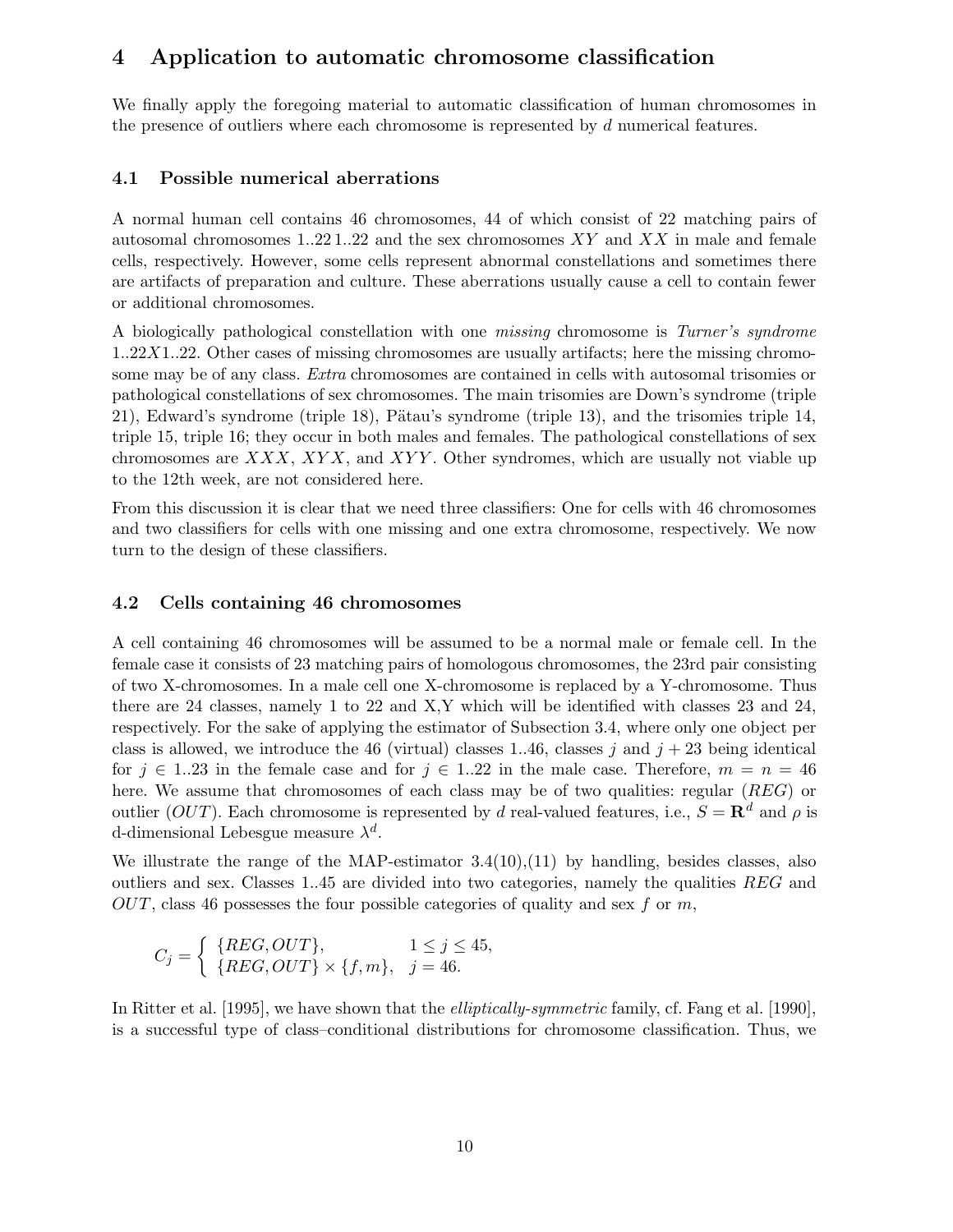assume

(12) 
$$
f_{Z_j^k} = \begin{cases} f_j^{(q)}, & 1 \le j \le 23, & k = q, \\ f_{j-23}^{(q)}, & 24 \le j \le 45, & k = q, \\ f_{23}^{(q)}, & j = 46, & k = (q, f), \\ f_{24}^{(q)}, & j = 46, & k = (q, m), \end{cases}
$$

with

$$
(13) \quad f_j^{(q)}(z) = \frac{1}{2} \ln \det V_j^{(q)} - \ln \varphi_j^{(q)} \left( (z - e_j^{(q)})^T (V_j^{(q)})^{-1/2} (z - e_j^{(q)}) \right),
$$

 $1 \leq j \leq 24, q \in \{REG, OUT\}, z \in \mathbf{R}^d$ . The parameters  $e_j^{(q)} \in \mathbf{R}^d, V_j^{(q)} \in GL(d)$ , and  $\varphi^{(q)}_i$  $j^{(q)}_j: \mathbf{R}_+ \to \mathbf{R}_+$  are the expectations, the variances, and the radial functions of the biological classes *j* of quality *q*, respectively.

We also need the prior probabilities  $p_{j,REG}$  and  $p_{j,OUT} = 1 - p_{j,REG}$  of a chromosome of class  $j \in 1..46$  to be regular or an outlier and the probabilities  $p_{46,(q,s)} = p_{46,q}p_s, q \in \{REG,OUT\},\$  $s \in \{f, m\}$ , cf. Subsection 3.2. No  $\alpha_j$ 's for missing classes are needed here.

### 4.3 Cells containing 45 chromosomes

We assume that a cell containing 45 chromosomes is a normal female or male cell with one chromosome of any class missing. Therefore, the parameters of Subsection 4.2 apply here, too, in particular, there are the probabilities  $p_{j,q}$ ,  $1 \leq j \leq 46$  and  $p_{46,(q,s)} = p_{46,q}p_s$ ,  $q \in \{REG, OUT\}$ ,  $s \in$  $\{f, m\}$ . All cases of missing classes could be covered by assuming that one of the classes 1..23 is missing. However, this approach would not permit to introduce the correct prior probability of Turner's syndrome. We, therefore, open class 46, too, as a possibly missing class arranging matters so that the constellation 1..22 1..22Y is reflected by the missing class 23 and Turner's syndrome by missing class 46.

Therefore, the difference between the present case and that described in Subsection 4.2 is  $m = 45$ and the appearance of parameters  $\alpha_j$ ,  $j \in 1..23\cup\{46\}$ , to be chosen in such a way that the random mapping  $\Phi_{n-1}$  appearing in 3.3(6) satisfies  $P[j \notin Im \Phi_{n-1}] = \alpha_j$ . This means that  $\alpha_j$  is the probability of absence of class j if  $j \in 1..22$ , the overall probability of constellation 1..22 1..22Y if  $j = 23$ , and the overall probability of constellation 1..22 X 1..22 (Turner's syndrome or artifact) if  $j = 46$ . Denoting by  $p_{23}$  the probability of the missing X-chromosome in a male cell, we have  $\alpha_{23} = p_{23}p_m$  and denoting by  $p_T$  the probability of occurrence of the constellation 1..22 X 1..22 in a *female* cell, we also have  $\alpha_{46} = p_T p_f$ .

Leaving aside qualities in the following discussion there are three assignments competing for Turner's syndrome, namely

$$
\begin{array}{rcl}\ni & \rightarrow & 23, 46 \rightarrow (46, f), \\
i & \rightarrow & 23, 46 \rightarrow (46, m), \text{ and} \\
46 & \rightarrow & 23, i \rightarrow (46, f).\n\end{array}
$$

The weights contributed by chromosome  $i$  and the dummy chromosome 46 are

$$
-(\ln f_{23}(z_i) + \ln \alpha_{46} + \ln p_{46,f}),
$$
  
-(\ln f\_{23}(z\_i) + \ln \alpha\_{46} + \ln p\_{46,m}), and  
-(\ln f\_{23}(z\_i) + \ln \alpha\_{23} + \ln p\_{46,f}),

respectively. Since  $\alpha_{46} > \alpha_{23}$  and  $p_{46,m} > p_{46,f}$ , both inequalities for biological reasons, the second one will always be chosen.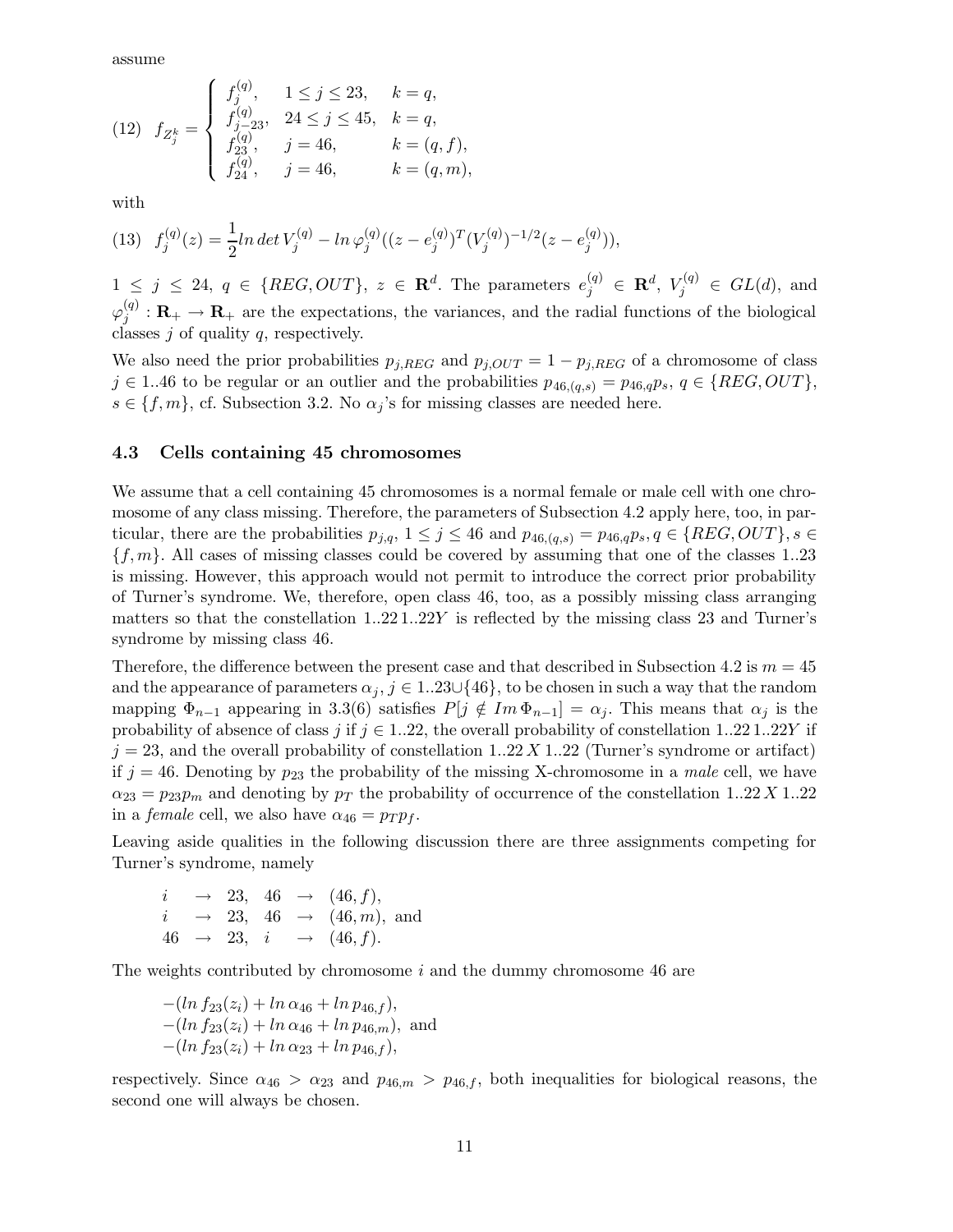### 4.4 Cells containing 47 chromosomes

We assume that a cell containing 47 chromosomes belongs to either one of the known trisomies (Down, Edwards, Pätau, 14, 15, 16) or one of the constellations  $XXX$ ,  $XYX$ ,  $XYY$ (cf. Subsection 4.1). We handle these situations by putting  $m = n = 47$ . Classes 1.46 and categories  $C_j$ ,  $j \in 1..46$ , are as before and class 47 consists of the categories  $C_{47}$  =  ${REG, OUT} \times {13, 14, 15, 16, 18, 21, X, Y}.$  Likelihood functions are, mutatis mutandis, as described in (12). There are no classes missing and hence no  $\alpha_j$ 's. The prior probabilities  $p_{47,(q,t)}$ ,  $(q,t) \in C_{47}$  can be represented as products  $p_{47,q}q_t$ , where  $q_t$  is the probability of occurrence of a trisomy t relative to all trisomies, if  $t \in \{13, 14, 15, 16, 18, 21\}$ ,  $q_X$  is the relative probability of occurrence of the XXX constellation, and  $q<sub>Y</sub>$  is the relative probability of occurrence of the XYY constellation. Instead of relative probabilities one can take overall probabilities (i.e., ith respect to all cells).

Similarly as in the case of a missing chromosome there is ambiguity concerning the constellation  $XYX$ . Again leaving aside qualities, it can be represented by two assignments

$$
i_1 \rightarrow 23
$$
,  $i_2 \rightarrow (46, m)$ ,  $i_3 \rightarrow \{47, X\}$  and  
 $i_1 \rightarrow 23$ ,  $i_3 \rightarrow (46, f)$ ,  $i_2 \rightarrow \{47, Y\}$ .

The weights contributed by  $i_1, i_2, i_3$  are

$$
-(\ln f_{23}(z_{i_1}) + \ln f_{24}(z_{i_2}) + \ln p_{46,m} + \ln f_{23}(z_{i_3}) + \ln q_X)
$$

in the first case and

$$
-(\ln f_{23}(z_{i_1}) + \ln f_{23}(z_{i_3}) + \ln p_{46,f} + \ln f_{24}(z_{i_2}) + \ln q_Y)
$$

in the second case. If  $p_{46,m}q_X > p_{46,f}q_Y$ , which we assume, then the second assignment causes the larger total weight and does not appear as a minimal solution and the first leads to the correct weight of this constellation.

## 5 Experimental results

We have implemented the algorithms described in Sections 4 and 3 in the Programming Language C on a SUN workstation SPARC 10. IEC works at a speed of about 4 cells/sec. By (10), the IECO-models require both likelihoods  $f_i^{(REG)}$  $f_j^{(REG)}(x_i)$  and  $f_j^{(OUT)}$  $j_j^{(OUI)}(x_i)$ , cf. (13), for computing one entry  $c_{i,j}$ ,  $i \leq m$ , of the table of weights; hence, the new method takes almost twice as long.

### 5.1 Data set

For our experiments we used the Edinburgh feature data of the large Copenhagen data set Cpr; cf. Piper [1992]. It consists to date of 2,804 karyotyped metaphase amnion cells 1,344 of which are female and 1,460 are male, i.e., contain a Y-chromosome. These 2,804 cells consist of 2,740 cells with 46 chromosomes, there is one chromosome missing in 26 cells, 37 cells possess one extra chromosome, and one cell contains 48 chromosomes. Besides these normal cells and 'normal aberrations' there are also strange constellations. There are, e.g., cells containing 46 chromosomes but only one chromosome of some autosomal class and a trisomy. (Since these do not contribute substantially to the overall classification error we did not consider them as possible cases in our classifiers although this could be done.) Among the cells with a missing chromosome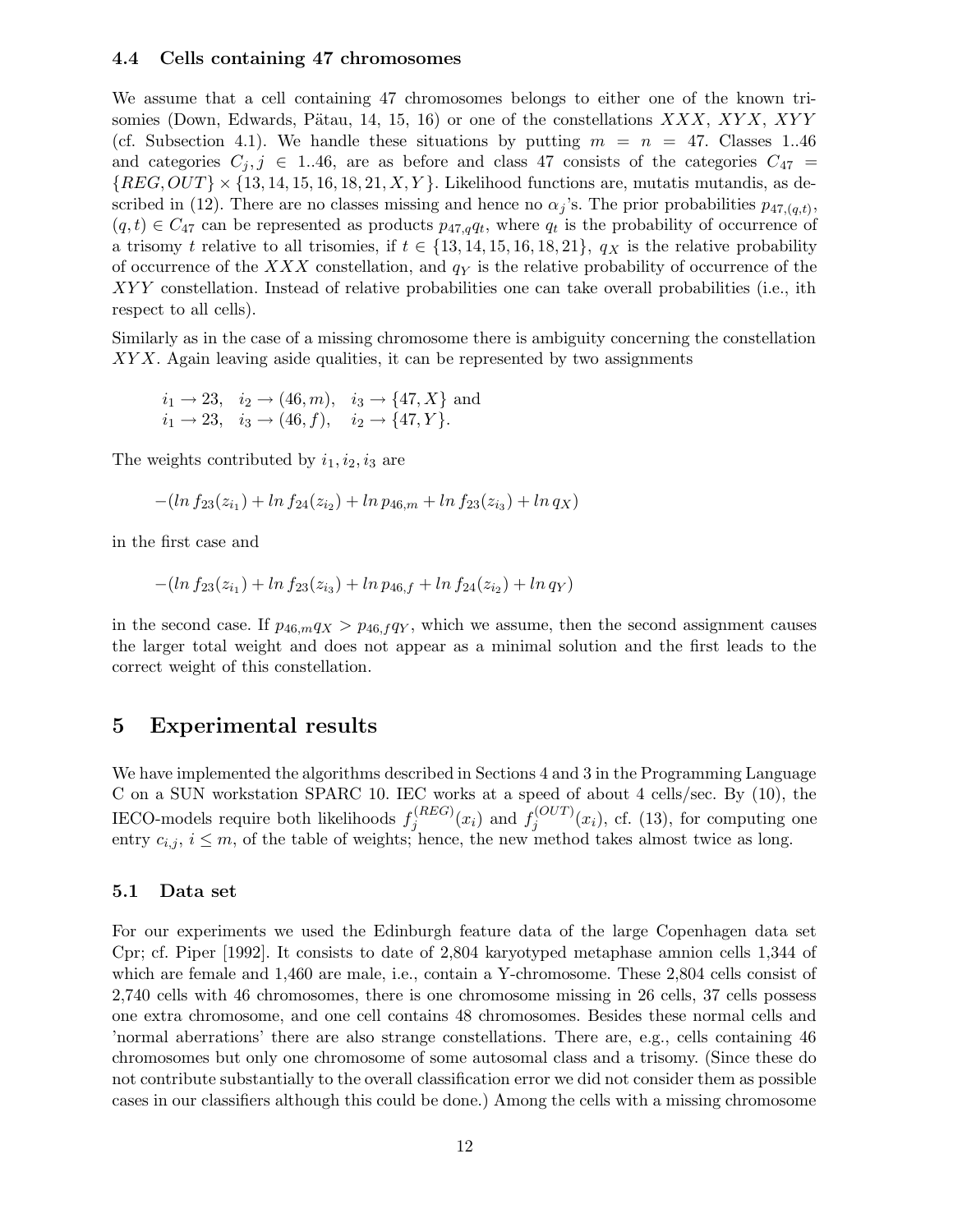there are 8 Turner syndromes, the set of cells with 1 extra chromosome is composed of 15 Down, 7 Edwards, and two Pätau syndromes, one trisomy 15, one trisomy 16, two Klinefelter syndromes, four XYY-constellations, and five cells containing unclassified chromosomes.

Each chromosome is described by 30 normalized features  $0, \ldots, 29$  extracted by the Edinburgh MRC chromosome analysis system described in Piper and Granum [1989]. These features contain information about size, density, convex hull perimeter, centromeric index, shape, and band pattern; cf. Granum [1982] and Piper et al. [1980] for a description of features. Since features 0, 7, 27 and 4, 26 are highly correlated with features 1 and 3, respectively, and since the last feature 29 shows a tendency to increase error rates, we have worked with the remaining 24 features so that  $d = 24$ .

### 5.2 Estimation of model parameters

The elliptically-symmetric family, cf. (13), was chosen for  $\hat{\mu}_{BAS}$  and  $\hat{\mu}_{OUT}$ . A natural choice for the indicator of outliers  $\chi$ , cf. Subsection 2.2, is the Mahalanobis distance. The usual sample expectations and sample covariances were used as parameters. For classification (but not for parameter estimation), the variances of both the basic and the outlier populations were multiplied outside the diagonal by the Stein factors shown in Tables 5.1 and 5.2. Best results are achieved if  $\hat{\mu}_{BAS}$  is assumed to be normal. Classification is insensitive to the radial function of  $\hat{\mu}_{OUT}$ at low values of  $r$ , values smaller than 5, say. It is, however, important to match the empirical radial function at higher values. Since the graph of the negative logarithm of the empirical radial function of the outlier population is sigmoidal, radial functions with Pareto tails for  $\hat{\mu}_{OUT}$  yield the best classification results; cf. the end of Subsection 3.4.

Properly speaking, the free exponent  $\lambda_{OUT}$  of the Pareto tail depends on the outlier population and hence on the cutoff  $cut_{OUT}$  chosen. It, however, turns out that it is only very weakly sensitive to the cutoff. The exponent can be estimated by plotting the negative logarithm of the empirical radial function. This, in turn, can be estimated with the aid of the empirical radial density, cf. Ritter et al. [1995], Subsection 4.2. The exponent  $\lambda_{OUT} = 30.5$  matches the tail of the outliers best. The empirical radial function, which can be estimated by histogram-andsmoothing techniques, did not yield better results. The optimal cutoffs are  $cut_{BAS} = 8.5$  and  $cut_{OUT}$  = 7.0; cf. Subsection 2.2. A study of the sensitivity of classification results to these parameters is shown in Table 5.3.

For the sake of comparison we present in Tables 5.1 and 5.2 also the results for normal and exponentially–tailed  $\hat{\mu}_{OUT}$  and also the results for  $IEC_{\varphi}$ . The exponent  $\lambda = 28$  was chosen in the case  $IEC_{Par}$ . This completes the description of the estimates of class-conditional distributions.

As prior probabilities (cf. Subsections 4.2–4.4) we chose  $p_{i,REG} = 0.95$  for all  $j \in 1..46$  and, in accordance with standard cytogenetical tables:

- $p_m = 0.55, p_f = 0.45;$
- $-p_j = 1/4,000, 1 \le j \le 22, p_{23} = 1/8,000, p_T = 1/2,000;$
- $-q_{13} = 1/5,000, q_{14} = q_{15} = q_{16} = 1/10,000, q_{18} = 1/3,000, q_{21} = 1/700, q_X = q_Y =$  $1/1,000.$

### 5.3 Estimated probabilities of misclassification

The (optimistic) error rate obtained by using the training set also as test set (in the present case all cells) is called the resubstitution error rate. For assessing holdout (cross–validation) error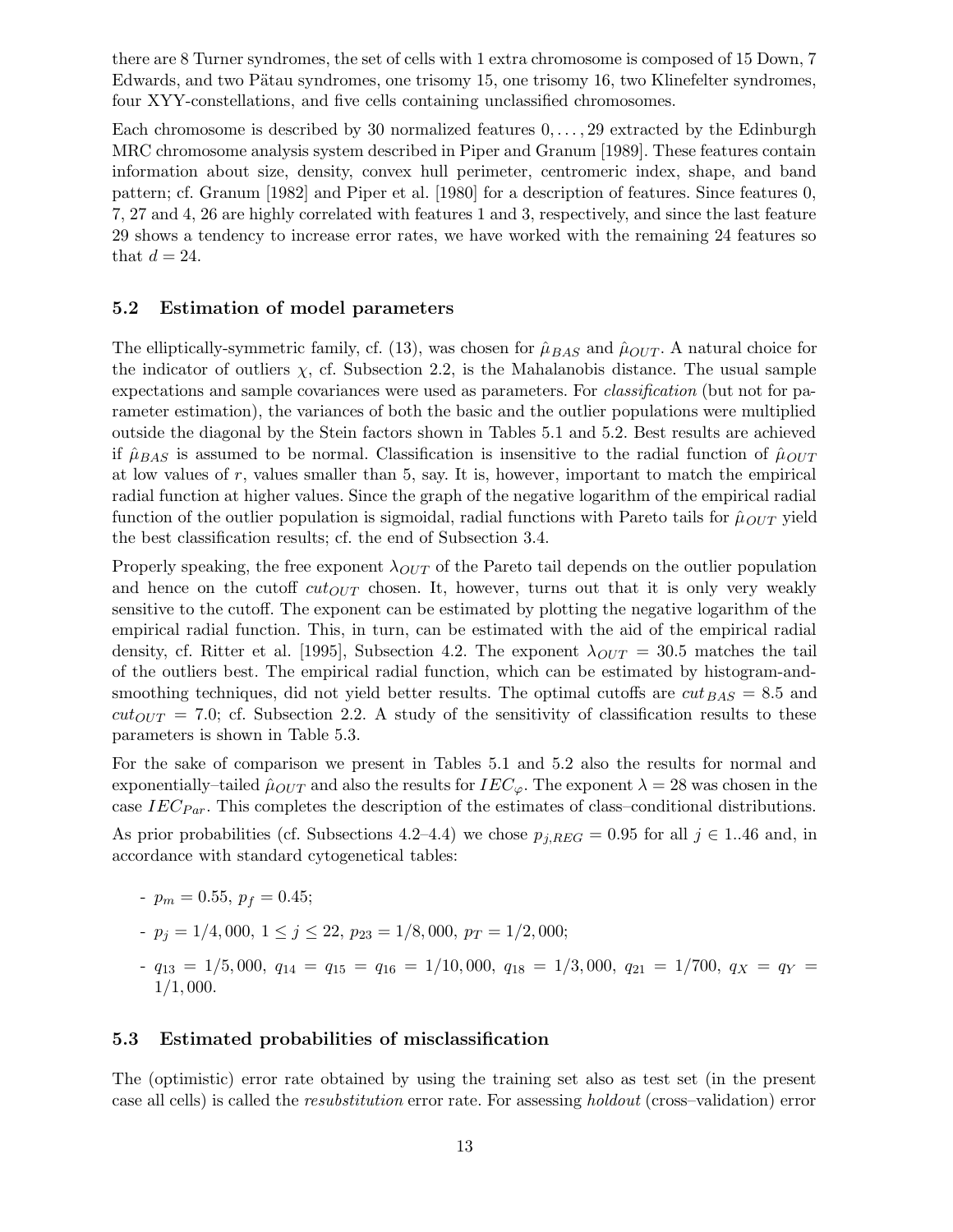rates we used the following jackknifing method: We divided the 2,803 cells with at most 47 chromosomes at random into 7 disjoint test sets of 400 or 401 cells each. For each of these test sets the parameters of the classifiers were estimated by means of the remaining cells. The holdout error rate is the arithmetic mean of the errors obtained from the 7 test sets. The Bayes error of the methods can be expected to lie between the holdout and the resubstitution error rates; cf. Fukunaga [1990]. The overall error rates are displayed in Table 5.1.

Table 5.1. Comparison of overall holdout and resubstitution error rates for the classifiers IEC and IECO with the Stein factors 0.9 and 1.0; cf. Subsection 2.3. All classifiers are constrained on the correct number of chromosomes in each class; cf. Sections 3 and 4. The classifiers IEC are based on the elliptically–contoured distributional models of feature vectors, their types 'normal', 'exponential', and 'Pareto–tailed' being indicated as subscripts, cf. the end of Subsection 3.4. The new classifiers IECO are based on mixtures of normal and elliptically–contoured distributions, instead; cf. Subsection 3.4. The expression  $p/q$  means that  $p\%$  of chromosomes and  $q\%$  of cells were misclassified. Standard deviation with respect to  $q$  is roughly 1. In the mean, there are between three and four chromosomes misclassified in a misclassified cell. It follows that a standard deviation with respect to  $p$  is roughly 0.1. The table shows that the classifiers  $IECO$ are superior to the classifiers IEC. The best classifier reported here is IECO<sub>norPar</sub> with a Stein factor of 0.9.

|--|--|

|                       | $IEC_{nor}$ | $IEC_{exp}$ | $IEC_{Par}$ |
|-----------------------|-------------|-------------|-------------|
| holdout $(\%)$        | 2.68/34.5   | 2.13/28.8   | 1.84/25.2   |
| Stein factor 0.9      |             |             |             |
| holdout $(\%)$        | 2.97/37.3   | 2.31/30.7   | 1.94/26.3   |
| Stein factor 1.0      |             |             |             |
| resubstitution $(\%)$ | 2.55/33.3   | 1.99/27.3   | 1.72/24.0   |
| Stein factor 0.9      |             |             |             |
| resubstitution $(\%)$ | 2.75/35.6   | 2.12/28.8   | 1.83/25.1   |
| Stein factor 1.0      |             |             |             |

(b) IECO

|                       | $IECO$ <sub>nor nor</sub> | $IECO_{nor\ exp}$ | $IECO$ <sub>nor</sub> Par |
|-----------------------|---------------------------|-------------------|---------------------------|
| holdout $(\%)$        | 1.50/21.4                 | 1.39/20.4         | 1.32/19.3                 |
| Stein factor $0.9\,$  |                           |                   |                           |
| holdout $(\%)$        | 1.62/22.8                 | 1.50/21.6         | 1.45/20.9                 |
| Stein factor 1.0      |                           |                   |                           |
| resubstitution $(\%)$ | 1.19/17.9                 | 1.13/17.1         | 1.09/16.5                 |
| Stein factor 0.9      |                           |                   |                           |
| resubstitution $(\%)$ | 1.21/18.1                 | 1.14/17.3         | 1.09/16.6                 |
| Stein factor 1.0      |                           |                   |                           |

Error rates in the cells containing 45 or 47 chromosomes are about twice as large as the overall error rates shown in Table 5.1. The numbers of correctly recognized constellations among the 32 pathological constellations with one extra chromosome are shown in Table 5.2. Table 5.3 shows a study of the *sensitivity* of classification results to the parameters  $cut_{BAS}$ ,  $cut_{OUT}$ , and  $\lambda_{OUT}$  in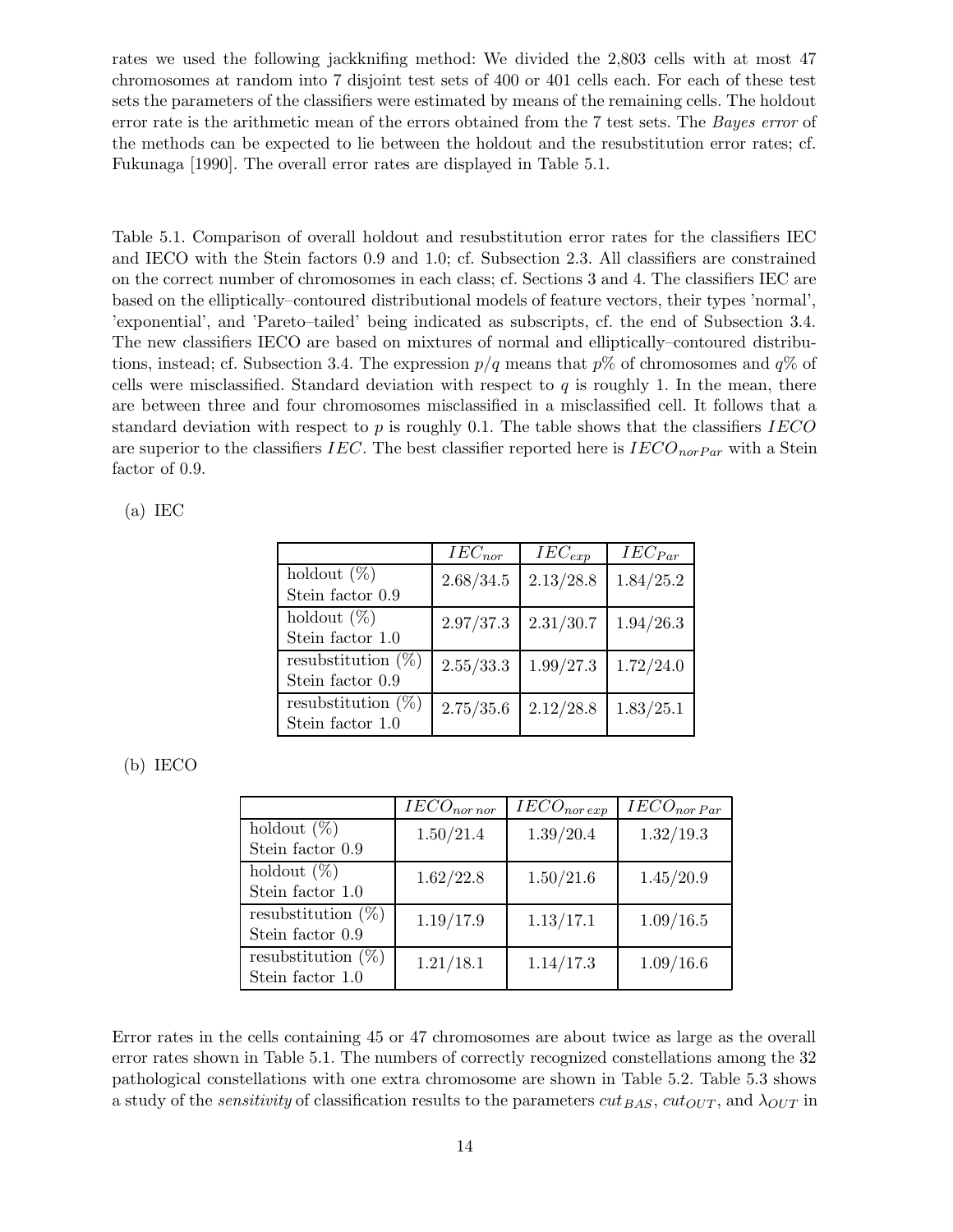the case of the classifier  $IECO_{norPar}$ . It shows that classification results are almost insensitive to alterations of  $cut_{BAS}$  and  $\lambda_{OUT}$  by  $\pm 1$ ; an alteration of  $cut_{OUT}$  by  $\pm 1$  increases the error rate by only 0.1.

Table 5.2. Number of correctly recognized pathological constellations with 47 chromosomes. The data set Cpr contains 32 pathological constellations with one extra chromosome. By 'correctly recognized' we mean that the three chromosomes determining the particular constellation have been correctly classified; other chromosomes in this cell may be misclassified. Standard deviation in Table 5.2 is 2. The table shows that the classifiers described in Subsection 4.4 recognize most of these constellations correctly.

(a) IEC

|                                           | $IEC_{nor}$ | $IEC_{exp}$ | $IEC_{Par}$ |
|-------------------------------------------|-------------|-------------|-------------|
| holdout $(\%)$<br>Stein factor 0.9        | 27          | 28          | 28          |
| resubstitution $(\%)$<br>Stein factor 0.9 | 27          | 28          | 28          |

(b) IECO

|                       | $IECO$ <sub>nor nor</sub> | $IECO_{nor\ exp}$ | $IECO_{nor~Par}$ |
|-----------------------|---------------------------|-------------------|------------------|
| holdout $(\%)$        | 29                        | 29                | 29               |
| Stein factor $0.9$    |                           |                   |                  |
| resubstitution $(\%)$ | 30                        | 30                | 29               |
| Stein factor 0.9      |                           |                   |                  |

Table 5.3. Sensitivity of classification results to the parameters  $cut_{BAS}$ ,  $cut_{OUT}$ , and  $\lambda_{OUT}$ , cf. Subsections 2.2 and 3.4, in the case of the estimator  $IECO_{norPar}$ . The first line represents the optimal parameters; in the other lines, one parameter differs from the optimal one by at most  $\pm 1$ . The table shows that classification results are almost insensitive to small deviations of  $cut_{BAS}$ and  $\lambda_{OUT}$  from their optimal values and only weakly sensitive to the parameter  $cut_{OUT}$ .

| $cut_{BAS}$ | $cut_{OUT}$ | $\lambda_{OUT}$ | $holdout(\%)$ | $resultution (\%)$ |
|-------------|-------------|-----------------|---------------|--------------------|
| 8.5         | 7.0         | 30.5            | 1.32/19.3     | 1.09/16.5          |
| 8.5         | 7.0         | 29.5            | 1.33/19.6     | 1.07/16.3          |
| 8.5         | 7.0         | 31.5            | 1.33/19.4     | 1.08/16.3          |
| 8.5         | 6.0         | 30.5            | 1.40/20.4     | 1.19/17.6          |
| 8.5         | 6.5         | 30.5            | 1.36/19.6     | 1.10/16.6          |
| 8.5         | 7.5         | 30.5            | 1.37/19.9     | 1.07/16.3          |
| 8.5         | 8.0         | 30.5            | 1.43/20.5     | 1.07/16.3          |
| 7.5         | 7.0         | 30.5            | 1.33/19.2     | 1.10/16.3          |
| 9.5         | 7.0         | 30.5            | 1.33/19.6     | 1.08/16.4          |

Acknowledgements. We thank Dr Jim Piper for kindly supplying the Edinburgh feature data set and for a number of conversations. We are indebted to Herr Harth of Zytogenetisches Labor, Passau, for his assistance in medical and biological questions. We finally thank the referees whose suggestions improved the paper.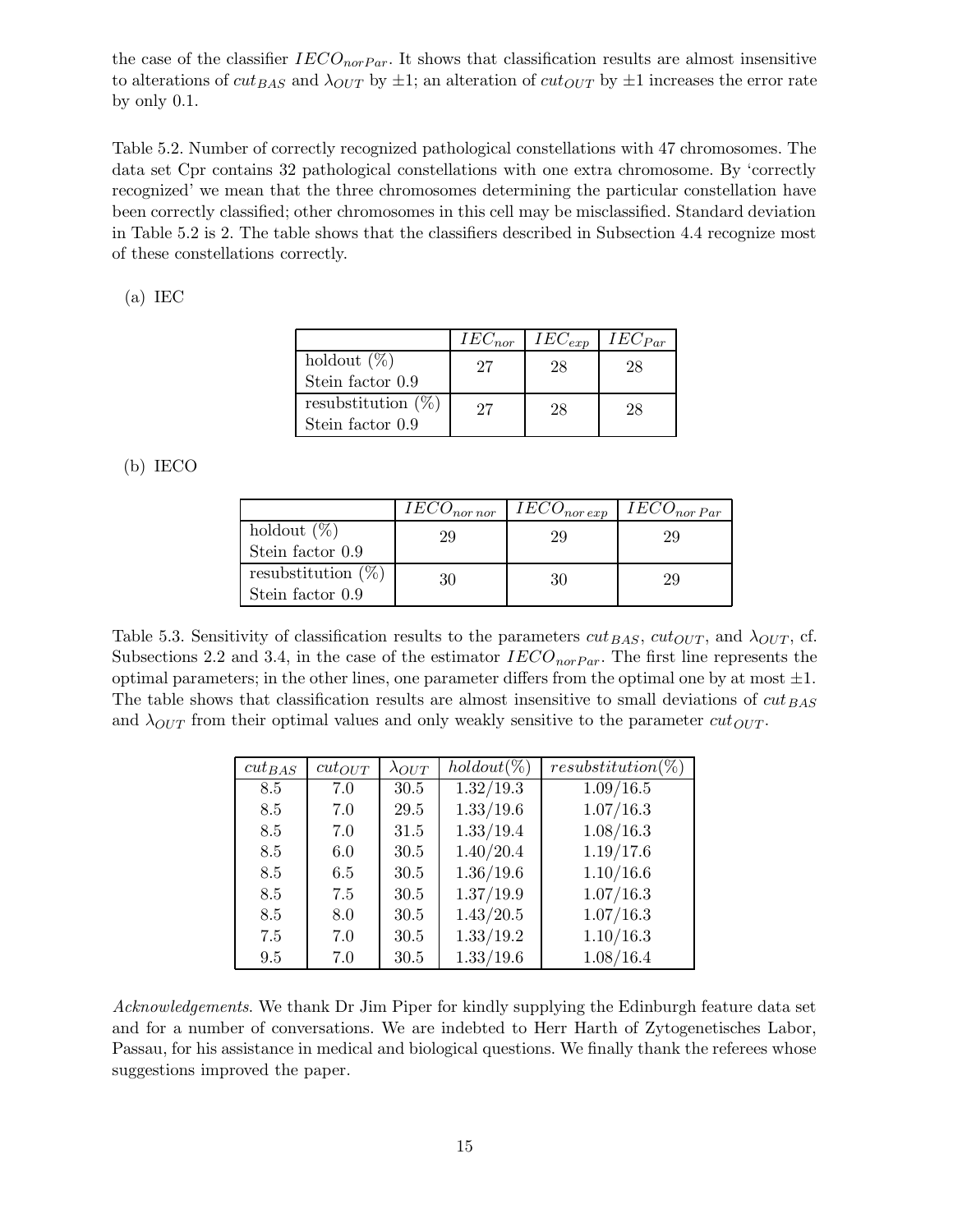# References

Anscombe, F.J. (1960). Rejection of outliers. Technometrics 2, 123-147.

Balinski, M.L. (1985). Signature methods for the assignment problem. Operations Res. 33, 527–536.

Barnett, V., T. Lewis (1994). Outliers in Statistical Data, 3rd Edition. Wiley, Chichester, New York, Brisbane, Toronto, Singapore.

Bock, H. H. (1996). Probabilistic models in cluster analysis. Computational Statistics and Data Analysis, 23, 5–28.

Cheeseman, P., J. Kelly, M. Self, J. Stutz, W. Taylor, and D. Freeman (1988). AutoClass: A Bayesian Classification System. Proceedings 5th Int. Conf. Machine Learning, The University of Michigan, Ann Arbor, June 12–14, 1988. 54–64.

Davies, L., U. Gather (1993). The Identification of Multiple outliers. J. Amer. Stat. Association 88(423), 782–792.

Dempster, A.P., N.M. Laird, and D.B. Rubin (1977). Maximum likelihood from incomplete data via the EM algorithm. Journal of the Royal Statistical Society, Series B, 39, 1–38.

Dixon, W. J. (1953). Processing Data for Outliers. Biometrics, 9, 74–89.

Fang, K.-T., S. Kotz and K.W. Ng (1990). Symmetric Multivariate and Related Distributions. Chapman and Hall, London.

Friedman, J.H. (1989). Regularized discriminant analysis. J. Amer. Statistical Ass. 84, 165–175.

K. Fukunaga (1990). Introduction to Statistical Pattern Recognition. Academic Press, Boston, San Diego, New York, London, Sydney, Tokyo, Toronto.

Gallegos, M.T., G. Ritter (1996). Outlier Treatment: A New Statistical Method for Automatic Chromosome Classification. COMPSTAT 96, Conference Abstract.

Granum, E. (1982). Application of statistical and syntactical methods of analysis and classification to chromosome data. In: J. Kittler, K.S. Fu, and L.F. Pau, Eds., Pattern Recognition Theory and Applications (Proc. NATO ASI Series), Reidel, Dordrecht, 373–398.

Hawkins, D.M. (1980). Identification of Outliers. Chapman and Hall, London, New York.

James, W., and C. Stein (1961). Estimation with quadratic loss. Proc. Fourth Berkeley Symp. Math. Statist. and Prob., 1, 361–379.

Kleinschmidt, P., I. Mitterreiter, and J. Piper (1994). Improved chromosome classification using monotonic functions of Mahalanobis distance and the transportation method. ZOR 40, 305–323.

Ledley, R.S. and F.H. Ruddle (1966). Chromosome analysis by computer. Scientific American, 214 (4), 40–46.

Mardia, K.V., J.T. Kent, and J.M. Bibby (1979). Multivariate Analysis. Academic Press, London, New York, Toronto, Sydney, San Francisco.

Papadimitriou, C.H., and K. Steiglitz (1982). Combinatorial Optimization. Prentice–Hall, Englewood Cliffs, New Jersey.